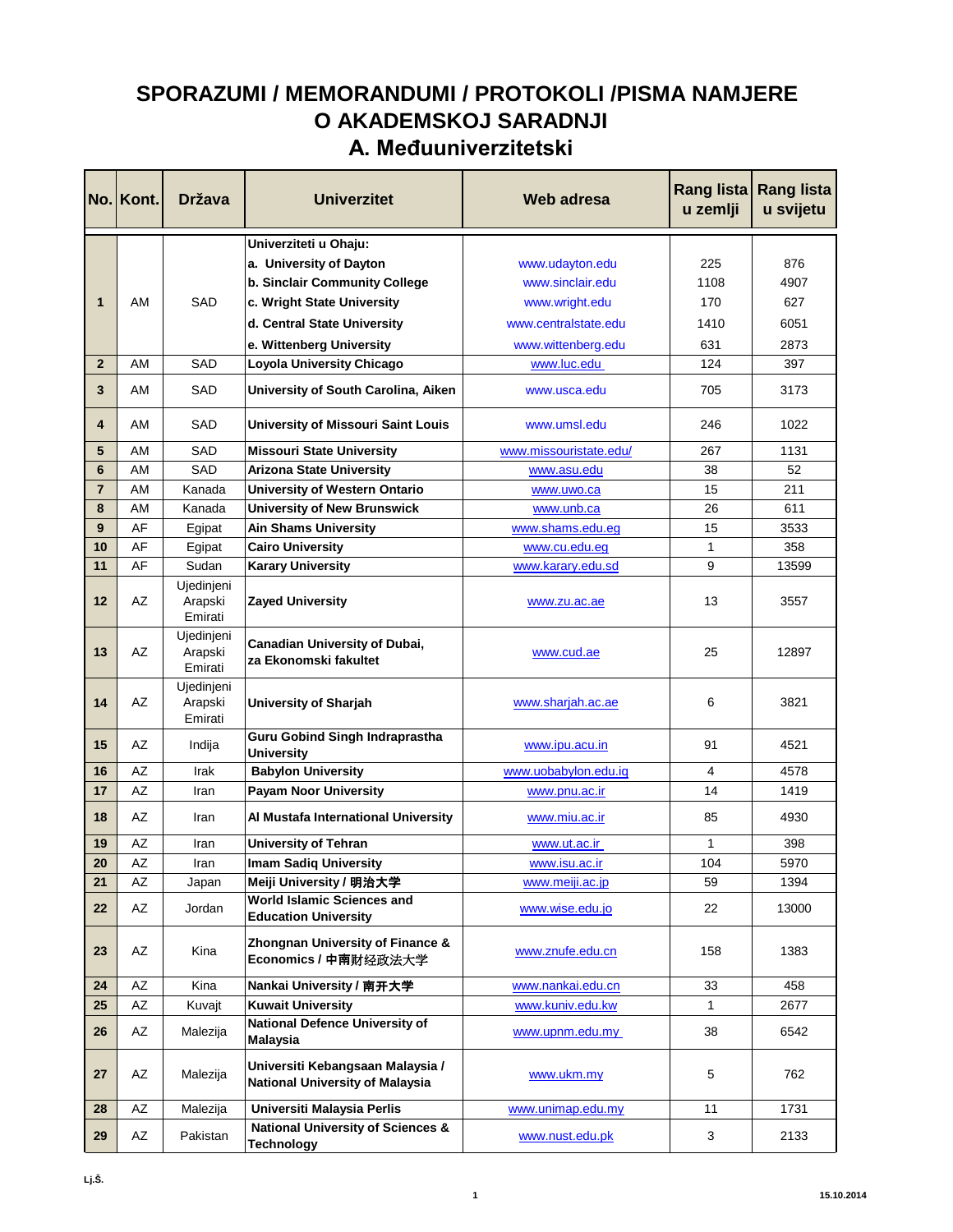| 30 | <b>AZ</b> | Saudijska<br>Arabija | King Saud University, College of<br><b>Science</b>                                                                  | www.ksu.edu.sa          | $\mathbf{1}$            | 356   |
|----|-----------|----------------------|---------------------------------------------------------------------------------------------------------------------|-------------------------|-------------------------|-------|
| 31 | AZ        | Sirija               | <b>University of Aleppo</b>                                                                                         | www.alepuniv.com        | 6                       | 9021  |
| 32 | E         | Albanija             | University Luigj Gurakuqi Shkoder                                                                                   | www.unishk.edu.al       | 5                       | 10132 |
| 33 | E         | Austria              | Karl Franzens Universität Graz                                                                                      | www.uni-graz.at         | 5                       | 515   |
| 24 | Е         | Austria              | Universität Innsbruck Leopold-<br>Fransen                                                                           | www.uibk.ac.at          | 3                       | 281   |
| 35 | E         | Austria              | <b>Fachhochschule Salzburg</b>                                                                                      | www.fh-salzburg.ac.at   | 32                      | 4701  |
| 36 | E.        | Austria              | Alpen Adria Universität Klagenfurt                                                                                  | www.uni-klu.ac.at       | 9                       | 947   |
| 37 | Е         | <b>BiH</b>           | <b>International University of</b><br>Sarajevo                                                                      | www.ius.edu.ba          | $\overline{7}$          | 7255  |
| 38 | E         | BiH                  | <b>International Burch University</b><br>Sarajevo                                                                   | www.ibu.edu.ba          | 3                       | 4263  |
| 39 | Е         | Bugarska             | <b>Sofia University St Kliment</b><br>Ohridski / Софийски университет<br>Св Климент Охридски                        | www.uni-sofia.bg        | $\mathbf{1}$            | 842   |
| 40 | Е         | Crna Gora            | University of Montenegro /<br><b>Univerzitet Crne Gore</b>                                                          | www.ucg.ac.me           | $\mathbf{1}$            | 3188  |
| 41 | E         | Danska               | <b>Aarhus University / Aarhus</b><br><b>Universitet</b>                                                             | www.au.dk               | 3                       | 149   |
| 42 | E         | Finska               | University of Eastern Finland / Itä-<br>Suomen yliopisto                                                            | www.uef.fi              | 8                       | 687   |
| 43 | E         | Finska               | Jyväskylä University / Jyväskylän<br>yliopisto                                                                      | www.jyu.fi              | $\overline{2}$          | 361   |
| 44 | Е         | Francuska            | Université d'Avignon et des Pays<br>de Vaucluse                                                                     | www.univ-avignon.fr     | 42                      | 1094  |
| 45 | Е         | Francuska            | Université de Nice Sophia Antipolis<br>za Ekonomski fskultet                                                        | www.unice.fr            | 6                       | 463   |
| 46 | Е         | Francuska            | Université Paris 8 Vincennes-St<br>Denis                                                                            | www.univ-paris8.fr      | 35                      | 968   |
| 47 | E         | Grčka                | <b>University of Patras</b>                                                                                         | www.upatras.gr          | 4                       | 529   |
| 48 | Е         | Hrvatska             | Josip Juraj Strossmayer University<br>of Osijek                                                                     | www.unios.hr            | 3                       | 2008  |
| 49 | E         | Hrvatska             | University of Rijeka                                                                                                | www.uniri.hr            | $\overline{\mathbf{c}}$ | 1801  |
| 50 | E         | Hrvatska             | <b>University of Split</b>                                                                                          | www.unisp.hr            | $\overline{\mathbf{4}}$ | 2937  |
| 51 | E         | Hrvatska             | <b>University of Zagreb</b>                                                                                         | www.unizg.hr            | $\mathbf{1}$            | 528   |
| 52 | E.        | Hrvatska             | <b>University of Zadar</b>                                                                                          | www.unizd.hr            | 5                       | 3500  |
| 53 | E         | Italija              | Università di Bologna (Università<br>degli Studi di Bologna), Faculty of<br><b>Political Sciences- Forli Campus</b> | www.unibo.it            | $\overline{c}$          | 99    |
| 54 | E.        | Italija              | Università degli Studi del Molise                                                                                   | www.unimol.it           | 56                      | 2032  |
| 55 | E         | Italija              | Università degli Studi di Roma La<br>Sapienza                                                                       | www.uniroma1.it         | 1                       | 95    |
| 56 | Е         | Italija              | Università IUAV di Venezia (Istituto<br>universitario di architettura di<br>Venezia)                                | www.iuav.it             | 49                      | 1546  |
| 57 | Е         | Italija              | Università degli Studi di Trieste                                                                                   | www.univ.trieste.it     | 21                      | 636   |
| 58 | Е         | Italija              | Università degli Studi di Milano<br><b>Bicocca</b>                                                                  | www.unimib.it           | 17                      | 549   |
| 59 | E.        | Italija              | Università degli Studi di Modena e<br>Reggio Emilia                                                                 | www.unimore.it          | 28                      | 765   |
| 60 | E         | Italija              | Politecnico di Torino                                                                                               | www.polito.it           | 11                      | 407   |
| 61 | Е         | Italija              | Università Politécnica delle Marche                                                                                 | www.univpm.it           | 33                      | 847   |
| 62 | E         | Kosovo               | <b>AAB University*</b>                                                                                              | www.universitetiaab.com | 27                      | 13949 |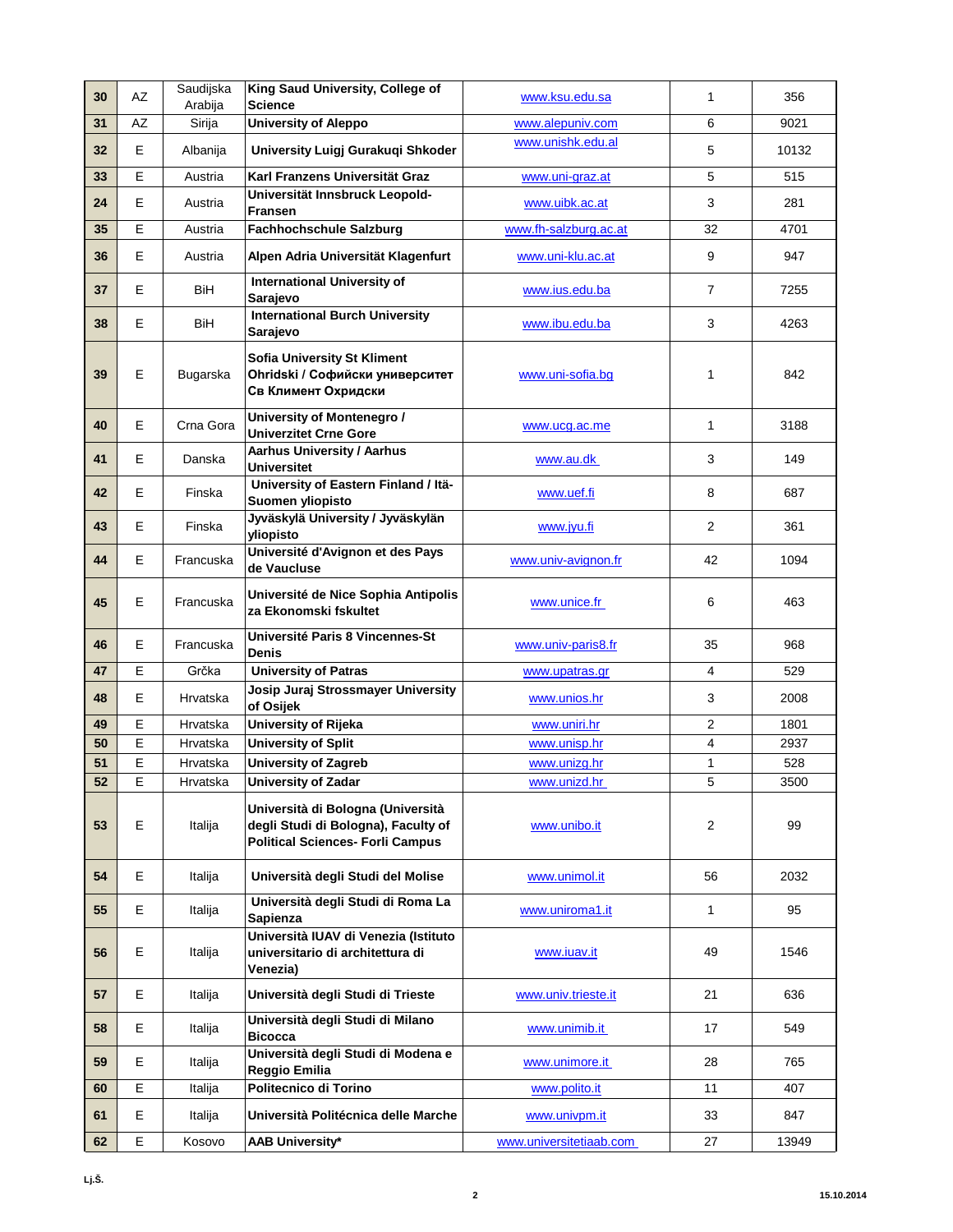| 63       | E      | Mađarska   | University of Pécs / Pécsi<br>Tudományegyetem PTE                                                                          | www.ptu.hu             | 6                | 945   |
|----------|--------|------------|----------------------------------------------------------------------------------------------------------------------------|------------------------|------------------|-------|
| 64       | Е      | Makedonija | Ss. Cyril and Methodius University<br><b>Skopje</b>                                                                        | www.ukim.edu.mk        | 1                | 1249  |
| 65       | E      | Makedonija | <b>State University of Tetovo</b>                                                                                          | www.unite.edu.mk       | $\overline{7}$   | 11334 |
| 66       | E      | Makedonija | <b>University Goce Delcev Stip</b>                                                                                         | www.ugd.edu.mk         | $\overline{2}$   | 2840  |
| 67       | Е      | Makedonija | <b>International University of Struga</b>                                                                                  | www.eust.edu.mk        | 16               | 17220 |
| 68       | E      | Makedonija | <b>FON University</b>                                                                                                      | www.fon.edu.mk         | 8                | 11397 |
| 69       | E      | Norveška   | University of Oslo / Universitetet i<br>Oslo                                                                               | www.uio.no             | $\mathbf{1}$     | 73    |
| 71       | E      | Norveška   | Norwegian University of Science &<br><b>Technology / Norges Teknisk-</b><br>Naturvitenskapelige Universitet                | www.ntnu.no            | $\overline{2}$   | 133   |
| 71       | Е      | Norveška   | Norwegian University of Life<br>Sciences / Universitetet for miljø-<br>og biovitenskap                                     | www.umb.no             | 19               | 3615  |
| 72       | E      | Njemačka   | <b>Hochschule Aalen</b>                                                                                                    | www.fh-aalen.de        | 143              | 4282  |
| 73       | Е      | Njemačka   | Friedrich Alexander Universität<br>Erlangen Nürnberg                                                                       | www.uni-erlangen.org   | 16               | 197   |
| 74       | E      | Njemačka   | Universität Tubingen                                                                                                       | www.uni-tuebingen.de   | 19               | 213   |
| 75       | E      | Njemačka   | <b>Brandenburgische Technische</b><br><b>Universität Cottbus</b>                                                           | www.tu-cottbus.de      | 179              | 5412  |
| 76       | E      | Njemačka   | Universität Otto Friedrich<br>Universität Bamberg, Sporazum o<br>double degree programu I ciklusa<br>za Ekonomski fakultet | www.uni-bamberg.de     | 67               | 1267  |
| 77       | E      | Njemačka   | Technische Universität<br><b>Braunschweig</b>                                                                              | www.tu-braunschweig.de | 59               | 1015  |
| 78       | Е      | Njemačka   | Universität Kassel                                                                                                         | www.uni-kassel.de      | 280              | 601   |
| 79       | E      | Njemačka   | Universität Würzburg Julius<br><b>Maximillians</b>                                                                         | www.uni-wuerzburg.de   | 32               | 316   |
| 80       | E.     | Njemačka   | Bauhaus Universität Weimar za<br><b>ALU</b>                                                                                | www.uniweimar.de       | 66               | 1191  |
| 81       | Е      | Poljska    | <b>Warsaw School of Economics /</b><br>Szkoła Główna Handlowa w<br>Warszawie                                               | www.sgh.waw.pl         | 20               | 1461  |
| 82       | E      | Poljska    | <b>Wroclaw University / Uniwersytet</b><br>Wrocławski                                                                      | www.uni.wroc.pl        | 9                | 679   |
| 83       | E      | Rumunija   | <b>University of Bucharest</b>                                                                                             | www.unibuc.ro          | 2                | 990   |
| 84       | E      | Rumunija   | <b>University Valachia Targoviste</b>                                                                                      | www.valahia.ro         | 21               | 3835  |
| 85       | Е      | Rusija     | <b>Ryazan State University S A</b><br>Esenin / Рязанский<br>государственный университет С<br>А Есенина                     | www.rspu.ryazan.ru     | 158              | 4498  |
| 86       | E      | Rusija     | <b>Sechenov Moscow Medical</b><br>Academy                                                                                  | www.mma.ru             | 68               | 3065  |
| 87       | Е      | Rusija     | Izhevsk State Medical Academy /<br>Ижевская государственная<br>медицинская академия                                        | www.igma.ru            | 389              | 8748  |
| 88       | E      | Slovačka   | University of Trnava / Trnavská<br>univerzita v Trnave                                                                     | www.truni.sk           | 12               | 3527  |
| 89       | E      | Slovenija  | University of Ljubljana                                                                                                    | www.uni-lj.si          | $\mathbf{1}$     | 205   |
| 90       | E      | Slovenija  | <b>Univesity of Maribor</b>                                                                                                | www.uni-mb.si          | 3                | 2275  |
|          |        |            |                                                                                                                            |                        |                  |       |
| 91       | E      | Slovenija  | <b>University of Primorska</b>                                                                                             | www.upr.si             | $\boldsymbol{2}$ | 2236  |
| 92       | E      | Srbija     | <b>University of Belgrade</b>                                                                                              | www.bg.ac.rs           | $\mathbf{1}$     | 501   |
| 93<br>94 | E<br>Е | Srbija     | <b>University of Novi Sad</b>                                                                                              | www.uns.ac.rs          | $\overline{2}$   | 988   |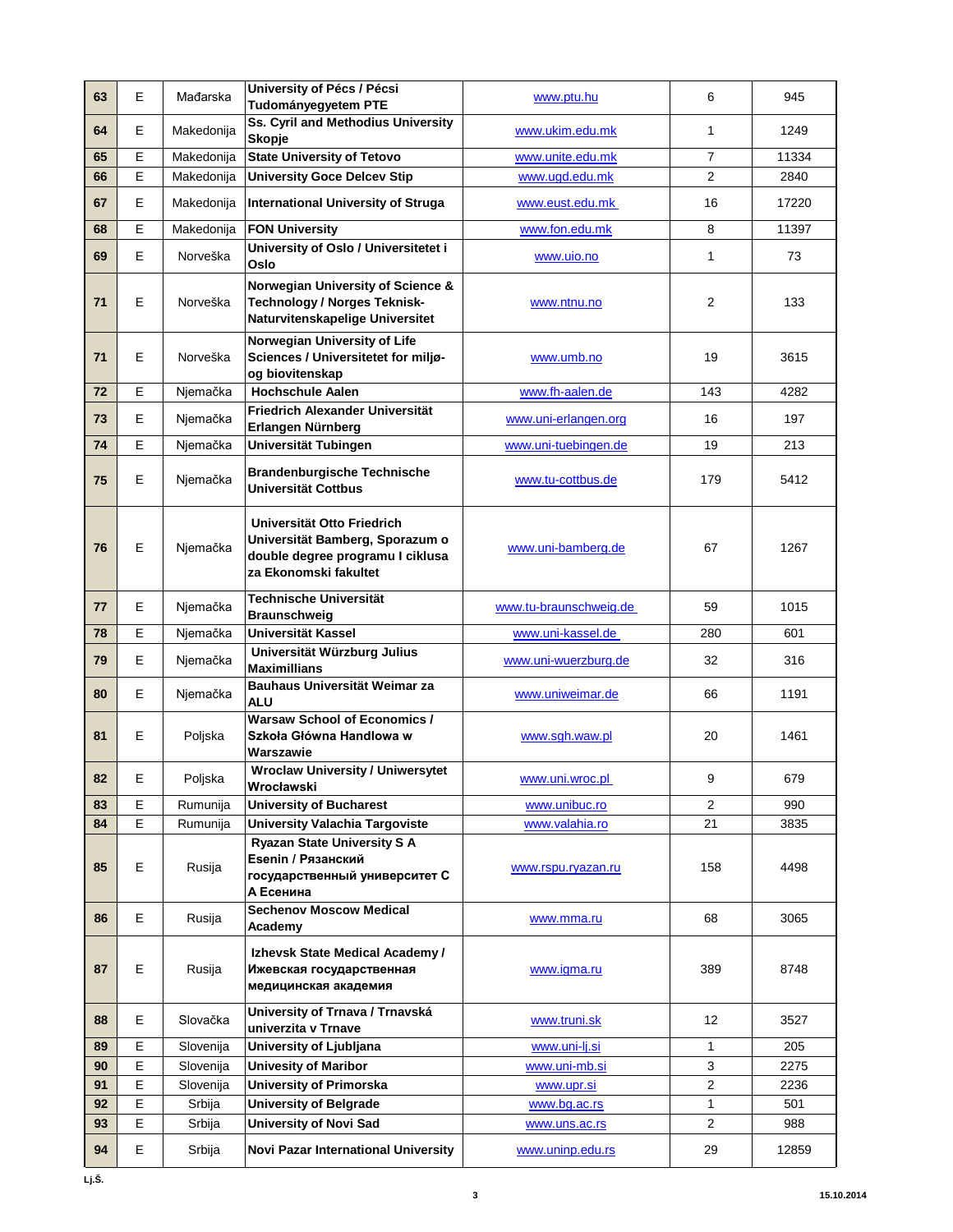| 95  | E | Srbija     | University of Niš                                                                                | www.ni.ac.rs          | 3              | 1242 |
|-----|---|------------|--------------------------------------------------------------------------------------------------|-----------------------|----------------|------|
| 96  | E | Španija    | Universidad de Granada                                                                           | www.ugr.es            | 8              | 181  |
| 97  | E | Španija    | Universitat de Barcelona                                                                         | www.ub.es             | $\overline{2}$ | 131  |
| 98  | E | Švajcarska | Université de Geneve                                                                             | www.unige.ch          | 3              | 118  |
| 99  | E | Švedska    | <b>Malmo University</b>                                                                          | www.mah.se            | 12             | 999  |
| 100 | E | Švedska    | <b>Umea University</b>                                                                           | www.umu.se            | 9              | 296  |
| 101 | E | Turska     | <b>Yildiz Technical University / Yıldız</b><br>Teknik Üniversitesi                               | www.yildiz.edu.tr     | 20             | 1325 |
| 102 | E | Turska     | <b>Fatih University</b>                                                                          | www.fatih.edu.tr      | 36             | 1733 |
| 103 | E | Turska     | <b>Ege University</b>                                                                            | www.ege.edu.tr        | 11             | 829  |
| 104 | E | Turska     | <b>Suleyman Demirel University</b>                                                               | www.sdu.edu.tr        | 16             | 1150 |
| 105 | E | Turska     | <b>Istanbul University</b>                                                                       | www.istanbul.edu.tr   | 1              | 190  |
| 106 | E | Turska     | <b>Trakya University</b>                                                                         | www.trakya.edu.tr     | 49             | 2066 |
| 107 | E | Turska     | <b>Hacettepe University</b>                                                                      | www.haceteppe.edu.tr  | $\overline{7}$ | 754  |
| 108 | E | Turska     | <b>Istanbul Technical University, za</b><br>Centar za interdisciplinarne studije                 | www.itu.edu.tr        | 3              | 660  |
| 109 | E | Turska     | <b>Ondokuz Mayis University</b>                                                                  | www.omu.edu.tr        | 29             | 1547 |
| 110 | E | Turska     | <b>Istanbul Commerce University</b>                                                              | www.iticu.edu.tr      | 77             | 4301 |
| 111 | E | Turska     | <b>Turkey Police Academy</b>                                                                     | www.pa.edu.tr         | 99             | 6084 |
| 112 | E | Turska     | <b>Atatürk University</b>                                                                        | www.atauni.edu.tr     | 14             | 1022 |
| 113 | E | Turska     | <b>Sinop University</b>                                                                          | www.sinop.edu.tr      | 130            | 9175 |
| 114 | E | Ukrajina   | <b>Kharkov National University VN</b><br>Karazin                                                 | www.univer.kharkov.ua | 5              | 1378 |
| 115 | E | Ukrajina   | <b>Donetsk Railway Transport</b><br>Institute (DRTI), za Fakultet za<br>transport i komunikacije | www.drti.donetsk.ua   |                |      |

\* Podaci sa rang liste za Srbiju

## **B. OSTALI SPORAZUMI (CENTRI, INSTITUTI)**

|                | No. Kont. | <b>Država</b>                    | Institucija                                                                                                                                                          | <b>Web strana</b>   | <b>Napomena</b> |
|----------------|-----------|----------------------------------|----------------------------------------------------------------------------------------------------------------------------------------------------------------------|---------------------|-----------------|
|                | AM        | SAD                              | Bosnia and Herzegovina American<br><b>Community Center Chicago,</b><br>Illinois.                                                                                     | www.bhacc.org       |                 |
| $\overline{2}$ | AM        | SAD                              | Institut za svjetski angažman,<br>Čikago, Illinois                                                                                                                   | www.weinstitute.org |                 |
| 3              | AM        | SAD                              | Koledz za informacione tehnologije<br>Sjeverna Karolina, Šarlota i<br>Ministarstvo obrazovanja i nauke<br>Kantona Sarajevo, Memorandum o<br>razumijevanju i saradnji | www.uncc.edu        | za UNSA         |
| 4              | AM        | SAD                              | Državni Univerzitet Rutgers, New<br>Yarsey i Ministarstvo obrazovanja<br>i nauke Kantona Sarajevo,<br>Memorandum o razumijevanju i<br>saradnji                       | www.rutgers.edu     | za UNSA         |
| 5              | AZ        | Ujedinjeni<br>Arapski<br>Emirati | Emiratski centar za strateške<br>studije i istraživanje (ecssr)                                                                                                      | www.ecssr.ac.ae     |                 |
| 6              | AZ        | Iran/BiH                         | Institut "Ibn Sina", Sarajevo                                                                                                                                        | www.ibn-sina.net    |                 |
| $\overline{7}$ | AZ        | Katar                            | Institut za međuvjerski dijalog,<br>Doha (DICID)                                                                                                                     | www.dicid.org       |                 |
| 8              | E         | Italija                          | Udruženje "Rondine Citadella della<br>Pace"                                                                                                                          | www.rondine.org     |                 |